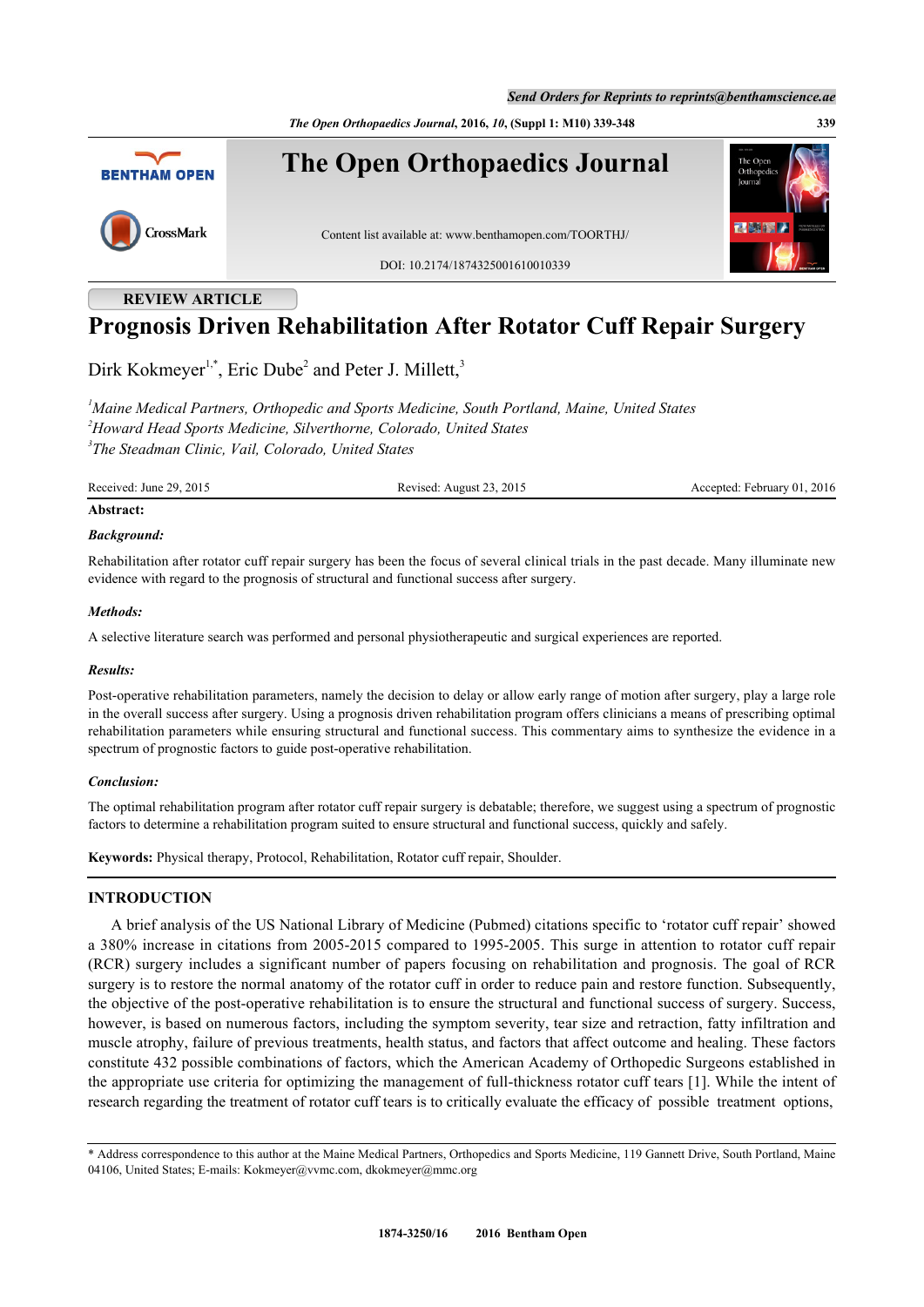the exponential growth of emerging evidence can be daunting for a clinician to synthesize and interpret. Therefore, we aim to provide a synthesis of evidence regarding the prognostic factors leading to the structural and functional success of RCR surgery in this commentary. Secondarily, we aim to offer rehabilitation suggestions based on these prognostic factors.

#### **Structural Versus Functional Success**

Success after RCR surgery can be defined in two ways: functional and structural. Functional success refers to elements of patient satisfaction and quality of life. These factors are typically measured by outcome scores, namely the American Shoulder and Elbow Surgeons (ASES) score, the short or long form of the Disability of the Arm, Shoulder and Hand (DASH) score, the Western Ontario Rotator Cuff Index (WORC), the Constant-Murley score, the Single Assessment Numeric Evaluation (SANE), and the short forms 12 (SF-12) and 36 (SF-36). In general, these measures mesh constructs of pain, disability, and function as they relate upper extremity impairments and demands.

Structural success refers to the success of the surgical procedure in restoring rotator cuff anatomy, or, in simple terms, when the repair remains intact. Structural success is typically assessed using diagnostic ultrasound (US) and/or magnetic resonance imaging (MRI) and/or computed tomography arthrography (CTA) [[2\]](#page--1-0). It would seem logical to infer that structural success will reduce impairments (*i.e*. ROM and strength), leading to functional success; however, functional success is often observed in patients with failed structural healing [\[3](#page--1-0), [4](#page--1-0)].

In fact, the relationship between clinical outcomes and structural healing was the topic of a systematic review that concluded structural healing could not definitively predict better clinical outcomes [[5\]](#page--1-0). This finding was the impetus to a prospective, multi-center clinical trial in which physical therapy was used as the initial treatment for patients with atraumatic rotator cuff tears [\[6](#page--1-0)]. Interestingly, a standard physical therapy program yielded 75% success with failure defined as the patient opting to undergo RCR surgery. Moreover, patients who elected to have surgery typically did so within the first 3 months of conservative management. These results indicate the importance of physical therapy at restoring function in the upper extremity in the presence of rotator cuff insufficiency. Physical therapy is especially important since regaining strength after certain RCRs is questionable, particularly larger tears with increased fatty infiltration[[7](#page--1-0), [8\]](#page--1-0). Therefore, physical therapists who treat patients who undergo RCR surgery should utilize a comprehensive strategy with structural and functional success in mind.

#### **Structural Success, Tissue Healing and Early Motion**

Normal soft tissue healing after tendon repair follows a three-stage process - initial inflammation, fibroblastic (proliferative) activity, and remodeling [[9,](#page--1-0) [10](#page--1-0)]. During the first stage of inflammation, vascular permeability increases and inflammatory cells carrying cytokines and growth factors infiltrate the area [[9\]](#page--1-0). This stimulates fibroblastic cellular proliferation, yielding haphazard type I and III collagen formation at the tendon-bone junction. With time and appropriate loading, more type I collagen is expressed and the fiber orientation transitions to a more parallel orientated, stronger layout [\[5](#page--1-0), [11](#page--1-0) - [13](#page--1-0)]. Small, full-thickness tears in the rotator cuff tend to follow a normal healing process, whereas larger tears exhibit fewer fibroblasts and limited cell proliferation, thus reducing the potential for physiologic healing [[14\]](#page--1-0).

Large tear repairs tend to re-tear between 3-26 weeks after surgery [\[13](#page--1-0)]. This broad time frame coincides with the variable healing time of the proliferative and remodeling phases, both of which are negatively affected by local and systemic confounding factors [\[9](#page--1-0), [10](#page--1-0), [15\]](#page--1-0). Conversely, Boileau *et al*. [[16\]](#page--1-0) concluded that isolated supraspinatus tears led to superior healing at 29 months follow-up. They also found that average shoulder forward elevation strength was higher in patients with confirmed tendon healing *versus* those with a persistent defect. This discrepancy in structural healing left researchers to question the timing of range of motion after surgery is performed.

Several animal model studies in the past decade have focused on comparing early to delayed motion after RCR surgery in the initial phase of rehabilitation [[17](#page--1-0) - [19](#page--1-0)]. The primary outcome of these studies is structural success. One such study compared two weeks of absolute immobilization (continuous immobilization) to relative immobilization (immobilization with PROM) in rodents with acute supraspinatus repairs [[17\]](#page--1-0). The rodents were then "remobilized" using a gradual progression of cage activity to treadmill running. At the  $6<sup>th</sup>$  post-operative week, mechanical and histologic testing measures were not statistically different among the groups. Although ROM improvements favored the immobilization group, the authors concluded that "detrimental" effects occur with early range of motion after RCR surgery. A similar study compared cage activity to a treadmill running protocol after 2 weeks of immobilization [\[18](#page--1-0)]. At the  $12<sup>th</sup>$  post-operative week, rodents in the exercise group demonstrated decreased ROM and inferior mechanical and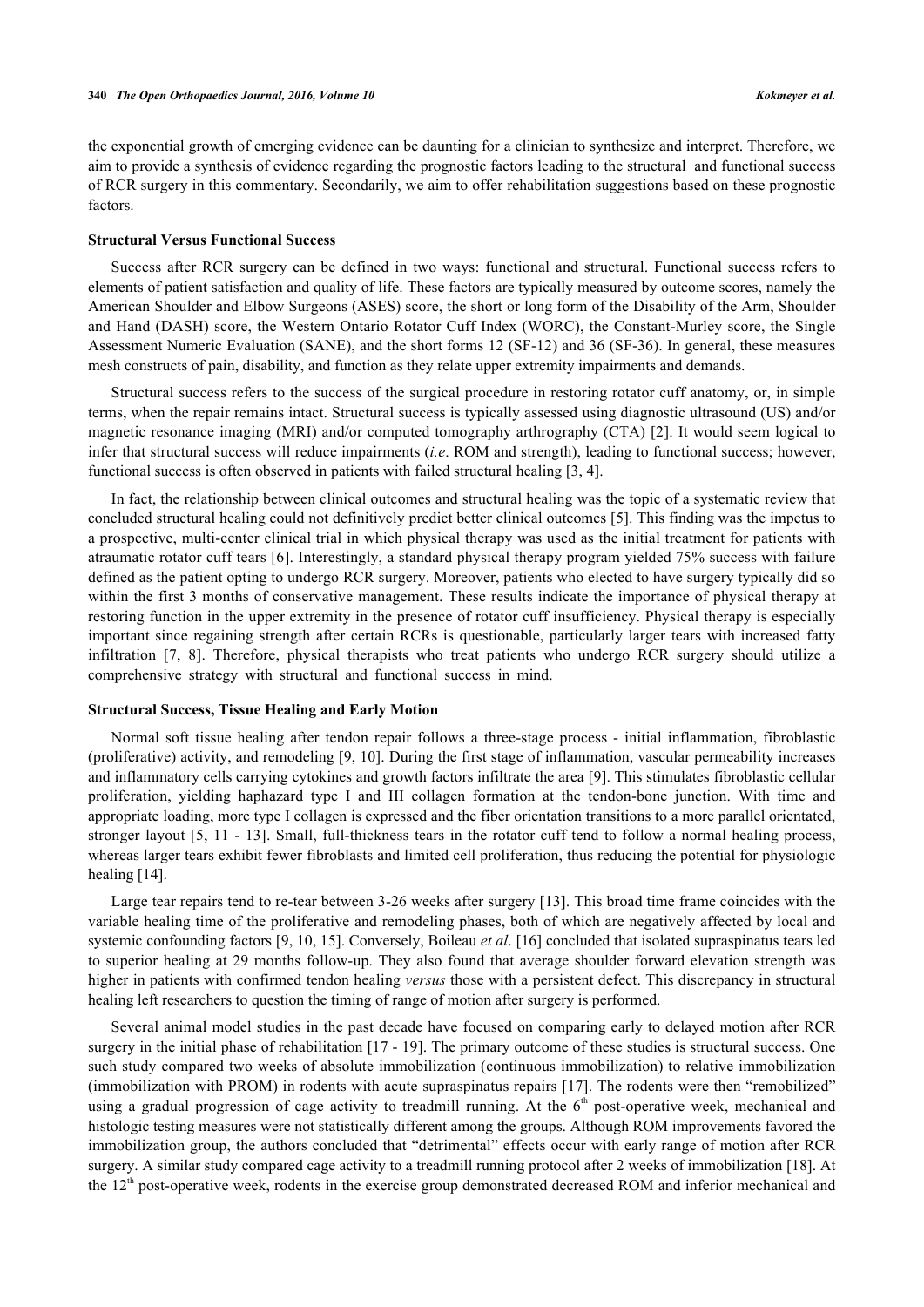histological tendon quality. These results are not surprising because they exhibit a scenario of tissue overloading. When a rehabilitation program more analogous to a human RCR protocol was studied, Zhang *et al*. [[19\]](#page--1-0) found no differences in biomechanical, structural or MRI signaling in RCR surgeries performed on rabbits when relative immobilization was compared to absolute immobilization for 6 weeks. In comparison, rodents were exposed to early closed kinetic chain activity. Closed kinetic chain activity is considered a high-level strengthening activity in published rehabilitation protocols [[20](#page--1-0) - [22](#page--1-0)] and typically reserved for later phases of rehabilitation.

The results of the aforementioned animal studies prompted several researchers to investigate early *versus* delayed rehabilitation programs in human subjects. Researchers sought to answer the following clinical questions: does early range of motion in RCRs lead to structural failure? Are functional outcomes better with earlier or delayed motion programs? And, does delayed motion lead to shoulder stiffness? The deluge of clinical studies influenced recent systematic reviews, some with meta-analyses [\[23](#page--1-0) - [26\]](#page--1-0). Briefly, Chang *et al*. [\[23](#page--1-0)] proposed an algorithm suggesting that patients presenting with risk factors predictive of structural failure should undergo a delayed motion program, and patients with risk factors suggestive of stiffness but not structural failure may be better suited for an early ROM program. Lastly, the authors proposed that patients without healing risk factors follow a delayed program due to costsavings; these findings should be interpreted with caution because a cost-analysis comparing the impact of early *versus* delayed motion does not exist in the literature.

Kluczynski *et al.* [[24](#page--1-0)] recently performed two systematic reviews with meta-analyses of Level 1 and Level 1-4 studies. The pooled data favored early PROM (initiated within 1 week of surgery) for >1cm tears and delayed motion (defined as beginning 3-6 weeks after surgery) for >5cm tears. No significant differences in re-tears were found in tears > 3cm, 3-5cm, and >3cm, regardless of repair type, leaving the decision to allow early motion to clinical reasoning and prognostic factors. Tears >5cm demonstrated greater risk of tearing (RR: 2.82). Using similar methodology, the same group compared early *versus* delayed *active* ROM and found no difference in re-tear rates in tears >3cm with doublerow suture anchor techniques; however transosseous and single-row anchor techniques had significantly higher re-tear rates [[25\]](#page--1-0). Tears exceeding 3cm had higher rates of re-tears leaving the authors to conclude that active ROM should be delayed until 6 weeks after surgery.

#### **Prognostic Factors of Functional and Structural Success**

Prognosis is a means of predicting the course of a disease and prognostic factors are characteristics associated with the outcome of a disease [[27\]](#page--1-0). In terms of RCR surgery, prognostic factors are a means of determining the structural and functional success of surgery. The type of surgical procedure and therapy are two factors among a long list of factors that affect one another in the overall success of surgery. An evaluation-based approach to rehabilitation has been recommended as a means of ensuring success [[21](#page--1-0)]. Part of this approach is based on using prognostic factors. We recommend using these factors in a prognostic spectrum to guide the post-operative management of patients who undergo RCR surgery. Table**1** outlines several prognostic factors previously defined by evidence that drive the functional and structural success of RCR surgery. Patients with specific risk factors negatively affecting the overall surgical success should be directed to a conservative rehabilitation program; whereas those patients with factors associated with better healing potential and functional success may undergo a more rapid progression of postoperative rehabilitation. Table **[2](#page-3-1)** outlines our recommended rehabilitation parameters, which have been outlined in more detail in a previous publication [\[22](#page--1-0)].

Age is a primary factor affecting structural success of RCR surgery. Several studies show that patients younger than approximately 50 years of age demonstrate better tendon healing than those above the age of 60-65 years of age [\[28](#page--1-0) - [32\]](#page--1-0). Increasing age is also associated with poorer functional outcomes [\[32](#page--1-0), [33\]](#page--1-0) and longer recovery times [[32](#page--1-0)]. As age increases, typically so does tear size. Larger tears are associated with higher failure rates [[29](#page--1-0) - [31](#page--1-0)], recovery greater than six months [[13](#page--1-0), [32](#page--1-0)], and greater tendon retraction [[34](#page--1-0)]. Larger, atraumatic tears tend to exhibit greater fatty infiltration (FI) and muscle atrophy (MA) [\[35](#page--1-0) - [37\]](#page--1-0). Various methods are used to determine the degree of FI and MA [[35](#page--1-0) - [39\]](#page--1-0), however the most commonly utilized method is the Goutallier scale, which classifies minimal FI and MA as stage zero and severe as stage four [[35\]](#page--1-0). Repair failure reaches 100% in tears associated with greater than stage 2 FI and MA, whereas tears with less than stage 1 FI and MA achieve greater than 92% healing [\[28\]](#page--1-0). Finally, larger tears appear to have poorer histological quality with decreased propensity for healing [\[14](#page--1-0)].

Factors extrinsic to the rotator cuff, yet affect healing and functional success include bone mineral density (BMD), smoking, diabetes mellitus (DM), and obesity. Osteopenia (BMD:  $-1 - -2.5$ ) and osteoporosis (BMD > -2.5) have an increased risk of structural failure, which is likely due to decreased pull-out strength of anchor fixations [[4\]](#page--1-0). Nicotine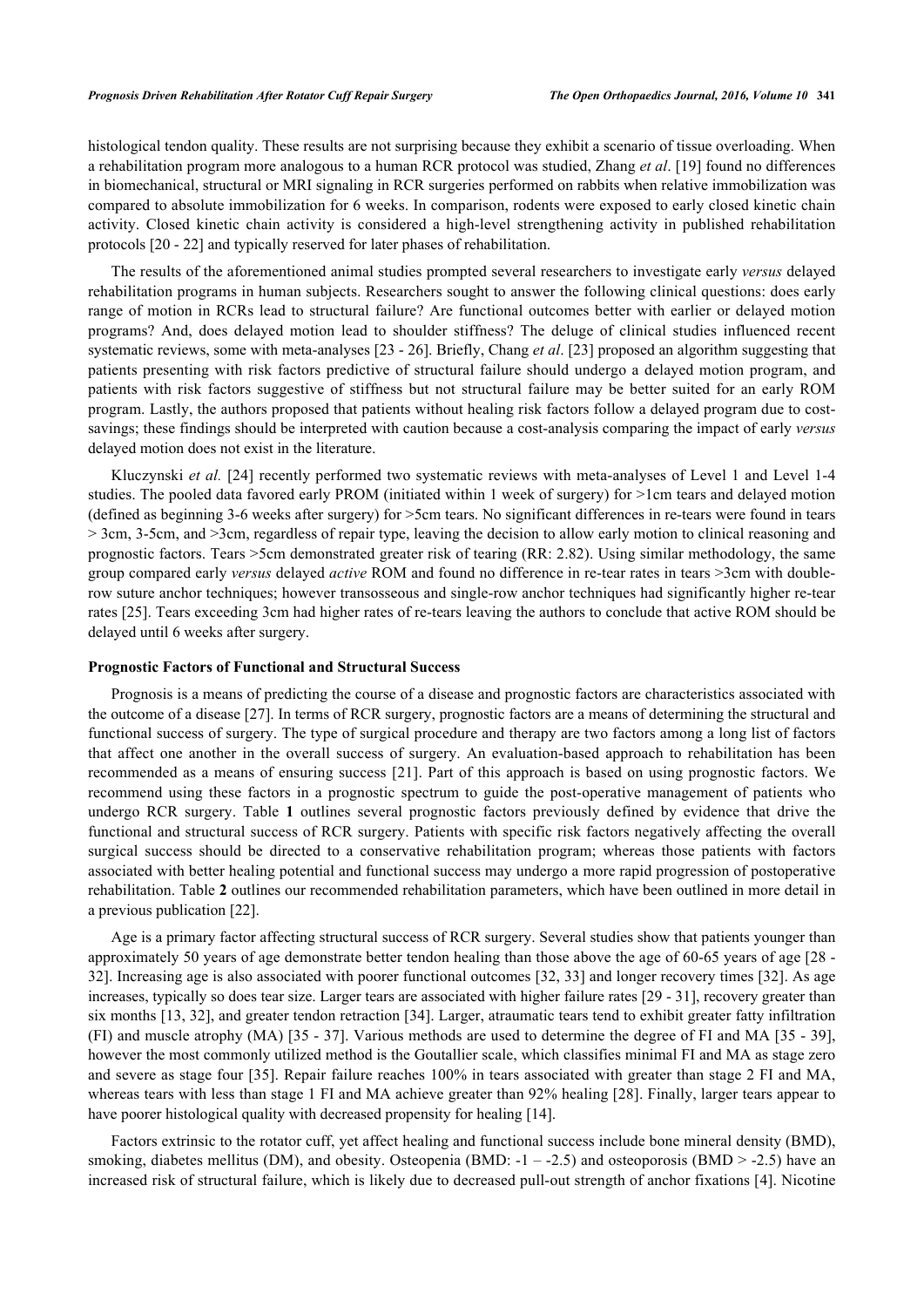propogates vasoconstriction to rotator cuff tendons further reducing blood flow to an already hypovascular region [[40\]](#page--1-0). This leads to delayed healing potential, which has been observed in controlled rodent experiments [\[41](#page--1-0)]. Furthermore, tear size and severity is associated with the number of cigarettes smoked in a lifetime [[40](#page--1-0)], small improvements in functional outcomes and increased post-operative pain [\[42](#page--1-0)]. Although DM does not directly affect the quality of healing [\[30](#page--1-0)], the presence of DM increases the risk of post-operative stiffness [[43\]](#page--1-0) and leads to poorer functional outcomes [\[33](#page--1-0)]. Therefore, an early ROM may be more appropriate for patients with DM. Patients with a body mass index of >30 are considered obese. These patients are prone to longer hospital stays after RCR surgery, higher failure rates, poorer outcome scores and limited ROM [[44\]](#page--1-0).

<span id="page-3-0"></span>

| Table 1. Prognostic Spectrum. Shoulder prognostic spectrum to recommend the type of post-operative rehabilitation |  |  |  |  |  |  |
|-------------------------------------------------------------------------------------------------------------------|--|--|--|--|--|--|
| program after RCR surgery.                                                                                        |  |  |  |  |  |  |

|                       | <b>Moderate</b>                | <b>Intermediate</b>            | <b>Conservative</b>             |
|-----------------------|--------------------------------|--------------------------------|---------------------------------|
| Age                   | < 50                           | 50-60                          | >60                             |
| <b>BMD</b>            | $\geq -1$                      | $-2.4$ to $-1$ (penia)         | $\le$ -2.5 (porosis)            |
| $FI + atrophy$        | stage $0$                      | stage $0-1$                    | stage $1-2$                     |
| DM                    | $^{+}$                         | $\pm$                          |                                 |
| BMI                   | <25                            | $25 - 30$                      | >30                             |
| Smoker                | ۰                              | $\overline{\phantom{a}}$       | $^{+}$                          |
| Tear size             | partial -small<br>$(1$ tendon) | Small-medium<br>$(1-2$ tendon) | Large-Massive<br>$(2+$ tendons) |
| Retraction            | none                           | in-between                     | >Glenoid                        |
| <b>Tissue Quality</b> | Good                           | Fair                           | Poor                            |
| Pre-op Strength       | Good                           | Fair                           | Poor                            |

(BMD: Bone Mineral Density, FI: Fatty Infiltration, DM: Diabetes Mellitis, BMI: Body Mass Index).

#### <span id="page-3-1"></span>**Table 2. Prognosis-based Rehabilitation. Rehabilitation parameters for each post-operative rehabilitation protocol.**

|             | Moderate                         | <b>Intermediate</b>                                            | <b>Conservative</b>                                           |
|-------------|----------------------------------|----------------------------------------------------------------|---------------------------------------------------------------|
| Sling       | comfort-2 weeks                  | 4-6 weeks                                                      | $6+$ weeks                                                    |
| <b>PROM</b> | begin: Immediate<br><b>FPROM</b> | begin: $0-4$ week<br>30 ER, 90 ABD, 120 FE<br>FPROM: 4-6 weeks | begin: 4-6 weeks<br>30 ER, 90 ABD, 120 FE<br>FPROM: 6-8 weeks |
| AROM        | $0-2$ weeks                      | 4-6 weeks                                                      | 6-8 weeks                                                     |
| Strength    | 4-6 weeks                        | 8-10 weeks                                                     | $10-12$ weeks                                                 |

(PROM: passive range of motion, AROM: Active Range of Motion, FPROM: full passive range of motion, ER: external rotation, ABD: abduction, FE: forward elevation).

There are also pre-operative factors that affect functional success after RCR surgery. These are factors that can be influenced pre-operatively with a rehabilitation program [[11](#page--1-0)]. Lapner *et al*. [\[45\]](#page--1-0) determined that pre-operative strength was the best predictor of post-operative strength at the  $12<sup>th</sup>$  post-operative month in a prognostic study. Pre-operative stiffness is suggested as a negative predictor of functional outcomes at 6 months after surgery, even when a concomitant capsular release was performed [[32](#page--1-0)]. This may explain why post-operative patients who participate in higher levels of sporting activities score higher on physical quality of life components of the SF-36 [[33](#page--1-0)]. Given that a rehabilitation program is successful at improving functional outcomes in the presence of rotator cuff insufficiency [\[6](#page--1-0)], these factors warrant pre-operative physical therapy when ROM and strength impairments are identified. Pre-operative treatment of patients with low BMD and BMI should be considered to improve the probability of functional and structural success.

#### **Initial Phase of Rehabilitation: Shoulder Mobility and Graded Manual Therapy**

Restoration of shoulder complex mobility after any type of RCR is the initial goal in the initial phase of rehabilitation [\[20](#page--1-0) - [22](#page--1-0)], but determining the right timing and progression of therapy can be a challenge. The degree of post-operative pain, muscle guarding, swelling and scar tissue formation vary after RCR surgery, suggesting treatments should be case-specific. It is also critical to continuously monitor a patient's tolerance to ROM components, as shoulder pain during or after treatment can help guide therapy. Kelly, McClure and Leggin[[43\]](#page--1-0) proposed an irritability classification for treatment of adhesive capsulitis, which we recommend as a guide to dose RCR rehabilitation (see Table **[3](#page-4-0)**). The authors identified three levels of irritability - high, moderate, and low. The degree of irritability should match the load, duration and frequency of interventions applied to the patient's shoulder. For instance, patients with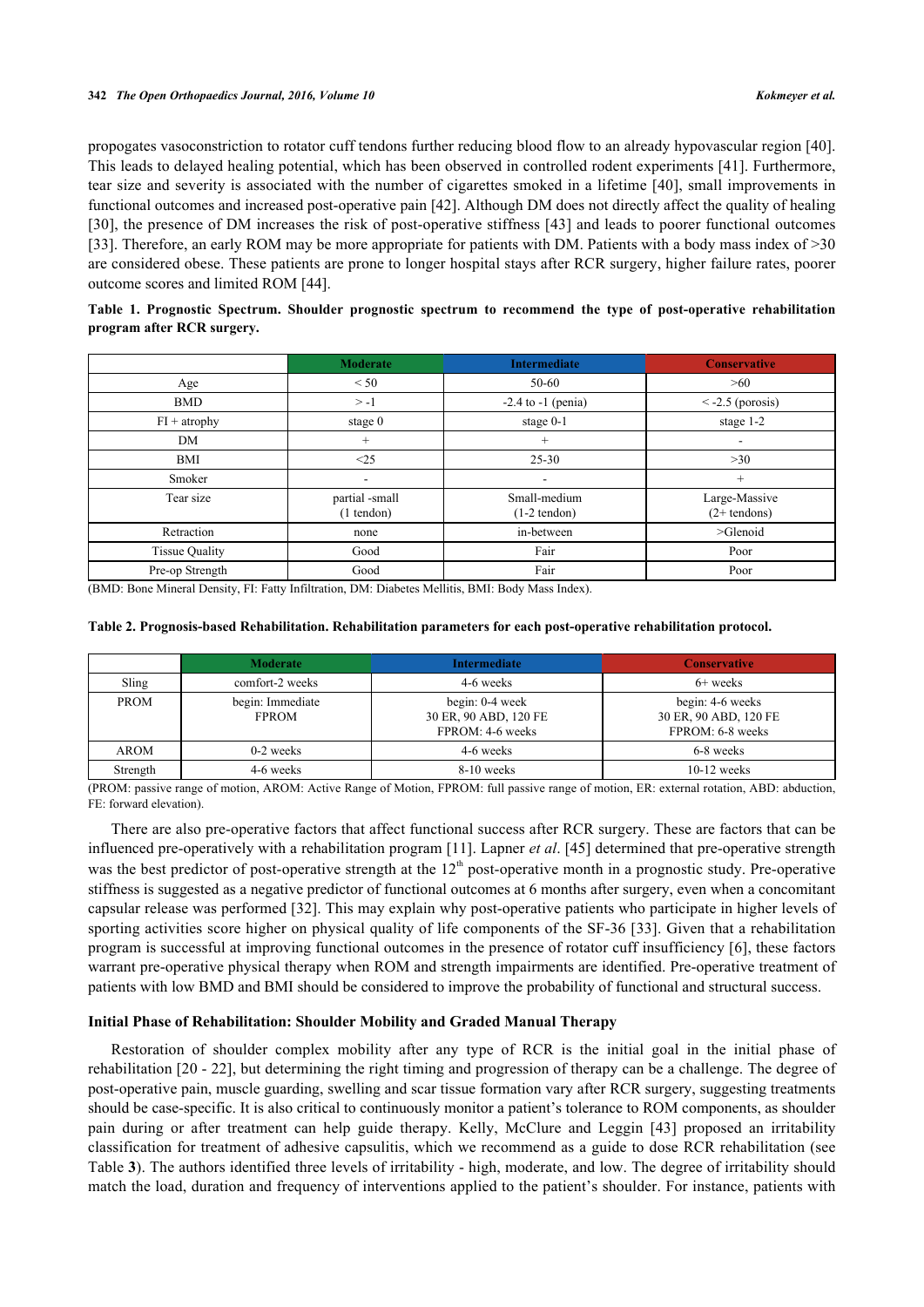high irritability should be prescribed interventions that do not increase the level of irritability. This includes low grade mobilizations and ROM exercises within pain tolerance. Patients with low irritability may be prescribed mobilizations and ROM exercises to end-range. Load, frequency and duration.

<span id="page-4-0"></span>**Table 3. Adapted from: Kelley MJ, McClure PW, Leggin BG. Frozen Shoulder: Evidence and a Proposed Model Guiding Rehabilitation. J Orthop Sports Phys Ther. 2009; 39(2):135-148.**

| Low                                       | <b>Moderate</b>                     | High                                  |  |  |
|-------------------------------------------|-------------------------------------|---------------------------------------|--|--|
| Low Pain                                  | Moderate Pain                       | High Pain                             |  |  |
| No resting or night pain                  | Intermittent night or rest pain     | Consistent night or rest pain         |  |  |
| Low disability on DASH or ASES            | Moderate disability on DASH or ASES | High Disability on DASH or ASES       |  |  |
| Minimal pain at end ROM with overpressure | Pain at end ROM                     | Pain prior to end ROM                 |  |  |
| AROM same as PROM                         | AROM similar to PROM                | AROM less than PROM secondary to pain |  |  |

#### **Glenohumeral Arthrokinematics**

Glenohumeral joint (GHJ) capsule and ligamentous mobility play an important role in the static and dynamic positioning of the humeral head in the glenoid concavity. Restoration of arthrokinematic mobility should occur to set the stage for non-compensatory, pain-free osteokinematic ROM. Deficits with inferior capsular mobility is associated withpain and increased superior humeral head migration [[46](#page--1-0)], rotator cuff weakness [\[47\]](#page--1-0), and subacromial impingement [\[47](#page--1-0) - [49\]](#page--1-0). Evidence also suggests that superior humeral head migration has been associated with attritional damage of the primary stabilizers of the glenohumeral joint, and can contribute to chondral degeneration [\[50](#page--1-0)].

Manual therapy techniques are used to restore joint arthrokinematics. The irritability classification can further be applied to dosing of manual therapy techniques previously discussed. Muraki *et al*. [\[51](#page--1-0)] found that there was gap formation within a repaired supraspinatus with grades II and III inferior gliding with the arm at 0 degrees. Their study indicated that translatory glides can be safely performed with the arm positioned at 30 degrees of abduction if the repair was performed at 0 degrees abduction [\[51](#page--1-0)]. With time, and as pain decreases and disability scores improve, graded mobilizations can increase in intensity and duration, and progress by mobilizing the glenohumeral joint in the hypomobile, closed-packed position (abduction and external rotation). Johnson *et al*. [\[52\]](#page--1-0) found that limitations with external rotation can be effectively addressed with posteriorly directed glides at end-range abduction and external rotation [\[52\]](#page--1-0). Inferior capsular mobilizations can be implemented to normalize the inferior head gliding, which occurs during shoulder elevation - abduction and flexion.

#### **Scapular Kinesis**

Altered scapular positioning and kinematics have been associated with shoulder impingement, pain, stiffness, rotator cuff tendonopathy, rotator cuff tears, glenohumeral instability, and adhesive capsulits [[46](#page--1-0), [53](#page--1-0), [54\]](#page--1-0). Scapular mobility should be assessed, both statically and dynamically, at the scapulothoracic (ST), acromiocalvicular (AC), and sternoclavicular (SC) joints. Hypomobililty or hypermobility at just one aspect of the shoulder coupling can affect the quantity and quality of shoulder movement, specifically with elevation [\[46](#page--1-0), [53,](#page--1-0) [54\]](#page--1-0) Restoration of normal scapular upward rotation mobility, and stability with concurrent humeral elevation, is an important step towards normalizing the synchronous relationship of GH and ST ROM. Decreased upward rotation of the scapula has been identified with individuals who have shoulder pain *versus* those who do not [[47,](#page--1-0) [53\]](#page--1-0).

Lawrence *et al*. [\[53\]](#page--1-0) found that symptomatic shoulder pain was associated with reduced SC posterior rotation and elevation during both humeral abduction and scapular plane elevation. Because there is no muscle directly acting on this joint, SC motion occurrs as a result of scapular upward rotation and subsequent tension through the AC joint and coracoclavicular ligaments[[51, 53\]](#page--1-0). This research supports the necessity of increased focus on SC and AC joint mobilization to restore the quantity and efficiency of the scapular coupling, but one must also incorporate dynamic strengthening of the muscles that act on the scapular force couple - upper/middle/lower trapezius, rhomboid major/minor, levator scapula, and serratus anterior. If ST kinematics are not normalized, shoulder impingement syndrome may occur or re-occur, and there can be an increase in the relative risk or cuff re-tearing [\[47](#page--1-0), [54](#page--1-0), [55](#page--1-0)].

Promoting proper scapular kinesis can be trained very early in rehab. Isometric scapular retraction can begin in standing or sitting, and can be progressed to the prone position. Scapular elevation compensation with overhead ROM can be secondary to GH or ST joint hypomobility, cuff weakness, pain, and/or a neuromuscular deficit. A therapist's use of tactile cuing at the interscapular muscles can be useful to maximize muscle activation and cue for specific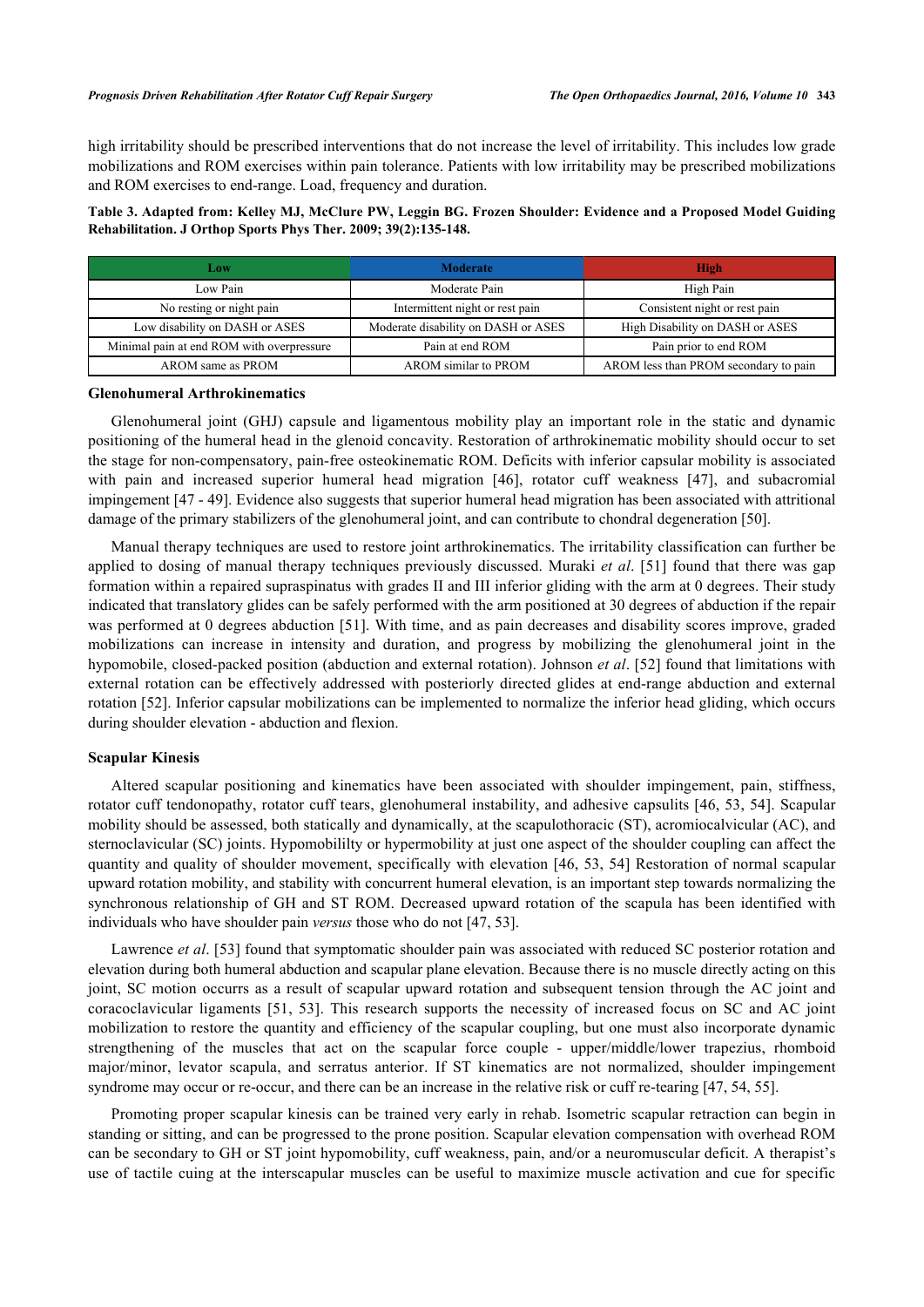scapular motion, such as recruitment of the lower trapezius when upper trapezius activity is dominant. Early exercises include manually resisted scapular isometrics and active movements that avoid glenohumeral and cuff activity. These may be progressed to exercises against gravity in the active phase, where synchronous and rhythmic motion between the ST and GH joint should be the focus.

#### **Early Strength Phase: Muscle Physiology of the Rotator Cuff**

The rotator cuff is comprised of four muscle tendon units - the supraspinatus, infraspinatus, teres minor, and subscapularis. At the insertions, the tendons of these muscles fuse together to form a continuous structure [\[9](#page--1-0)]. The cuff is then defined by two surfaces - the bursal and articular surfaces, with the bursal surface being reinforced by the coracohumeral ligament anterosuperiorly, and the articular side covered by the synovialized joint capsule lining. The construct of the GH joint is designed to be a highly mobile segment. With that, the cuff muscles are positioned on the scapular platform to provide dynamic support through short lever arms. Together, the axial force couple of the subscapularis and infraspinatus/teres minor when contracted creates a compression force that centers the humeral head in the glenoid concavity. In a healthy shoulder, the cuff muscles dynamically maintain the humeral head compressed and centered during elevation, as the humeral head glides inferiorly and rolls posteriorly or anteriorly. Restoring the dynamic balance of the rotator cuff strength is imperative to reduce the risk of pathological GH mechanics and subsequent subacromial impingement or cuff tearing.

Initiation of the strength training is a component of the second phase of RCR, and the timing remains variable based on prognostic driven factors [[22\]](#page--1-0). Criteria for progression into this phase is adequate PROM and non-compensated GH and ST AROM [[21](#page--1-0)]. Surrounding, non-repaired rotator cuff muscles should also be taken into consideration when initiating strength training; subscapularis, infraspinatus and teres minor muscle support affects the static and dynamic humeral head position within the glenoid [[9,](#page--1-0) [47](#page--1-0).] Increasing the support from the surrounding cuff musculature should decrease the direct stress/strain on a repaired supraspinatus, which may increase the short- and long-term survivorship of the soft tissue.

Strength training should focus on endurance, using high repetition, low resistance parameters. Rhythmic stabilization, a form of open chain isometric training, can also be performed with gradually increasing pressure and duration of multidirectional holds to stimulate co-contractions at the pectoral girdle [[21,](#page--1-0) [22](#page--1-0)]. Internal and external rotation strengthening can be performed using resistance bands in standing, or in side lying with hand weights. Supraspinatus muscle activation is safely targeted with a full-can motion[[47](#page--1-0)]. After good muscle activation and endurance is established, strength and power oriented training through higher resistance can be initiated using a periodization format to load the healing tendon-bone interface and stimulate healthy remodeling [\[9](#page--1-0), [10](#page--1-0), [56](#page--1-0)].

Handheld dynamometry is a helpful tool to determine a limb symmetry index (LSI), which can then be helpful when establishing a strength goal. When evaluating patient's readiness to return to sport, having a 90% strength index or greater is a good baseline goal, but a further evaluation of functional movement patterns and dynamic endurance should be performed on both sides to ensure that even the uninvolved side is "healthy" and free from dysfunctional movement patterns and muscle imbalances. The sport of interest should also be scrutinized. Overhead throwing sports will require more shoulder rotation mobility, strength and eccentric control, depending on the extremity dominance. For example, golf will require specific mobility and stability requirements at the shoulder girdle, otherwise compensation at other segments may occur [\[57](#page--1-0)]. Whatever the sport may be, an integrated approach must be taken to address core strength and functional shoulder mobility and strength capacity. Regardless, patients should use a slow re-introduction back into a sport using irritability as a guide his or her progression.

#### **CONCLUSION**

Predicting surgical outcomes using pre-, intra- and post-operative prognostic factors has been a topic of interest in the literature. Functional shoulder recovery after RCR surgery is the terminal goal, but there is no one surgical technique or protocol that has been established to address each combination of prognostic factors. The aim of this commentary was to provide post-operative rehabilitation considerations for the treatment of rotator cuff repairs. We suggest using a spectrum of prognostic factors to determine a rehabilitation program suited to ensure structural and functional success, quickly and safely.

#### **ABBREVIATIONS**

**ABD** –  $\qquad \qquad =$  Abduction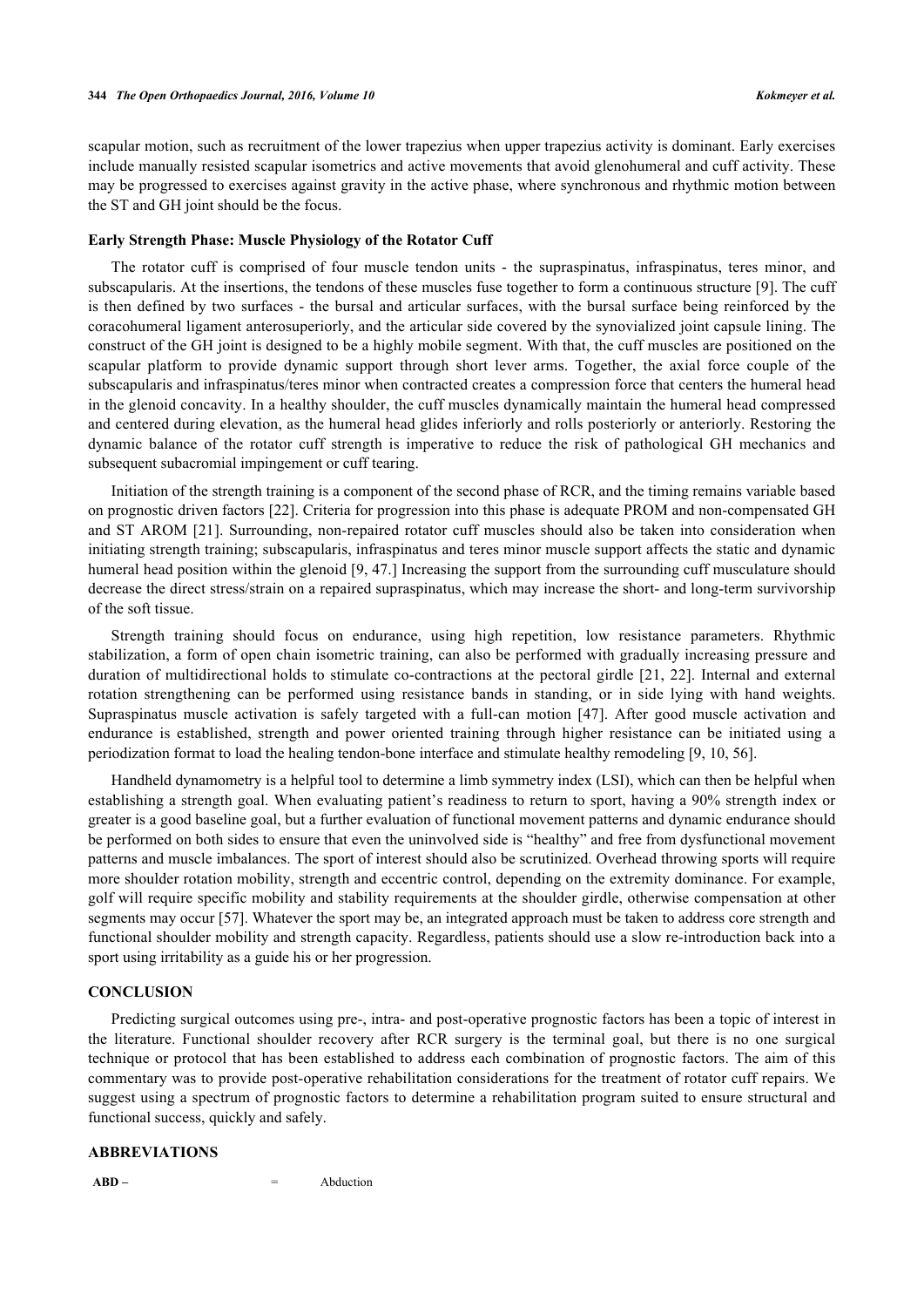| $AC -$    | =   | Acromioclavicular                        |
|-----------|-----|------------------------------------------|
| $ASES -$  | $=$ | American Shoulder and Elbow Surgeons     |
| $BMD -$   | $=$ | <b>Bone Mineral Density</b>              |
| $CTA -$   | $=$ | Computed Tomography Arthrography         |
| DASH-     | =   | Disability of the Arm, Shoulder and Hand |
| $DM -$    | =   | Diabetes Mellitis                        |
| $ER -$    | =   | <b>External</b> rotation                 |
| $FE -$    | $=$ | Forward elevation                        |
| $FI -$    | $=$ | <b>Fatty Infiltration</b>                |
| $FPROM -$ | $=$ | Full passive range of motin              |
| $GH -$    | =   | Glenohumeral                             |
| $MA -$    | $=$ | Muscle Atrophy                           |
| $MRI -$   | $=$ | Magnetic Resonance Imaging               |
| $PROM -$  | $=$ | Passive range of motion                  |
| $RCR -$   | $=$ | Rotator Cuff Repair                      |
| $ROM -$   | $=$ | Range of Motion                          |
| $RR -$    | $=$ | <b>Risk Ratio</b>                        |
| $SANE -$  | $=$ | Single Assessment Numeric Evaluation     |
| $SF-12-$  | $=$ | Short Form 12                            |
| $SF-36$ – | =   | Short Form 36                            |
| $ST -$    | $=$ | Scapulothoracic                          |
| $STAR -$  | $=$ | Staged approach for Rehabilitation       |
| $US -$    | $=$ | Ultrasound                               |
| $WORC -$  | $=$ | Western Ontario Rotator Cuff Index       |
| $SC -$    | $=$ | Sternoclavicular                         |

## **AUTHOR DISCLOSURES**

This research was supported by the Vail Valley Medical Center, Howard Head Sports Medicine and Steadman Philippon Research Institute, which is a  $501(c)(3)$  non-profit institution supported financially by private donations and corporate support from the following entities: Smith & amp; Nephew Endoscopy, Inc., Arthrex, Inc., Ossur Americas, Inc., and Vail Valley Medical Center. This work was not supported directly by outside funding or grants. Peter J. Millett has received from Arthrex something of value (exceeding the equivalent of US\$500) not related to this manuscript or research. He is a consultant and receives royalties from Arthrex. He receives royalties from Springer publishing and has stock options and stock options in Game Ready and VuMedi. He is also a consultant for Myos Inc.

#### **CONFLICT OF INTEREST**

The authors confirm that this article content has no conflict of interest.

## **ACKNOWLEDGEMENTS**

The authors would like to thank Kim-Lyons Mitchell of the Vail Valley Medical Center for her ongoing assistance and Melissa Strzelinski for her assistance with this manuscript.

## **REFERENCES**

- [1] Sanders JO, Keith MW, Murray J, Pezold R. The American Academy of Orthopaedic Surgeons appropriate use criteria on optimizing the management of full-thickness rotator cuff tears. J Bone Joint Surg Am 2014; 96(8): 683-4. [\[http://dx.doi.org/10.2106/JBJS.M.01541\]](http://dx.doi.org/10.2106/JBJS.M.01541) [PMID: [24740665](http://www.ncbi.nlm.nih.gov/pubmed/24740665)]
- [2] Gerber C, Fuchs B, Hodler J. The results of repair of massive tears of the rotator cuff. J Bone Joint Surg Am 2000; 82(4): 505-15. [PMID: [10761941\]](http://www.ncbi.nlm.nih.gov/pubmed/10761941)
- [3] Oh JH, Kim SH, Ji HM, Jo KH, Bin SW, Gong HS. Prognostic factors affecting anatomic outcome of rotator cuff repair and correlation with functional outcome. Arthroscopy 2009; 25(1): 30-9.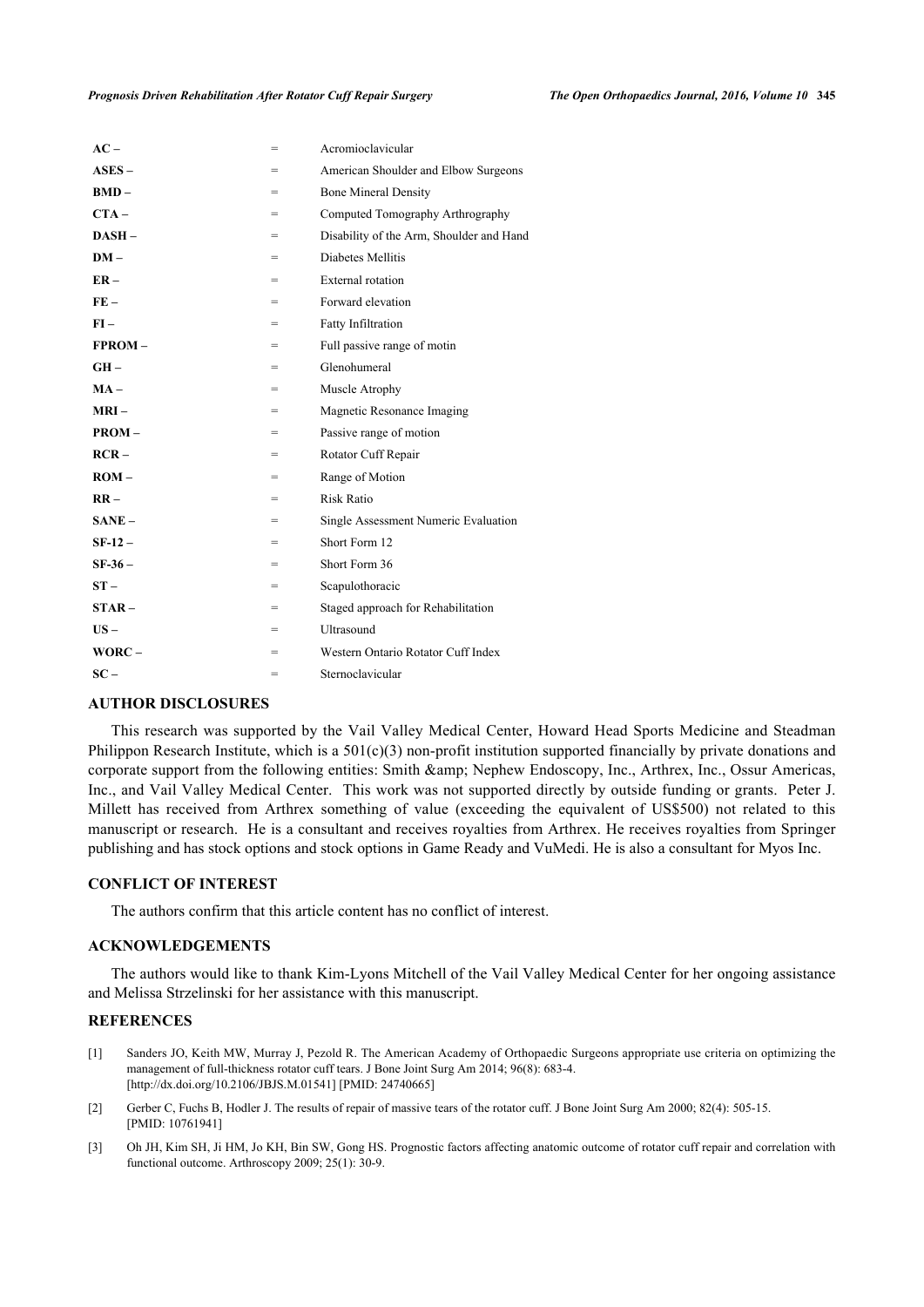- [4] Chung SW, Oh JH, Gong HS, Kim JY, Kim SH. Factors affecting rotator cuff healing after arthroscopic repair: osteoporosis as one of the independent risk factors. Am J Sports Med 2011; 39(10): 2099-107. [\[http://dx.doi.org/10.1177/0363546511415659\]](http://dx.doi.org/10.1177/0363546511415659) [PMID: [21813440](http://www.ncbi.nlm.nih.gov/pubmed/21813440)]
- [5] Slabaugh MA, Nho SJ, Grumet RC, *et al.* Does the literature confirm superior clinical results in radiographically healed rotator cuffs after rotator cuff repair? Arthroscopy 2010; 26(3): 393-403.
- [6] Kuhn JE, Dunn WR, Sanders R, *et al.* Effectiveness of physical therapy in treating atraumatic full-thickness rotator cuff tears: a multicenter prospective cohort study. J Shoulder Elbow Surg 2013; 22(10): 137-9.
- [7] Rokito AS, Zuckerman JD, Gallagher MA, Cuomo F. Strength after surgical repair of the rotator cuff. J Shoulder Elbow Surg 1996; 5(1): 12-7. [PMID: [8919437\]](http://www.ncbi.nlm.nih.gov/pubmed/8919437)
- [8] Gladstone JN, Bishop JY, Lo IK, Flatow EL. Fatty infiltration and atrophy of the rotator cuff do not improve after rotator cuff repair and correlate with poor functional outcome. Am J Sports Med 2007; 35(5): 719-28. [\[http://dx.doi.org/10.1177/0363546506297539\]](http://dx.doi.org/10.1177/0363546506297539) [PMID: [17337727](http://www.ncbi.nlm.nih.gov/pubmed/17337727)]
- [9] Huegel J, Williams AA, Soslowsky LJ. Rotator cuff biology and biomechanics: a review of normal and pathological conditions. Curr Rheumatol Rep 2015; 17(1): 476. [\[http://dx.doi.org/10.1007/s11926-014-0476-x\]](http://dx.doi.org/10.1007/s11926-014-0476-x) [PMID: [25475598](http://www.ncbi.nlm.nih.gov/pubmed/25475598)]
- [10] Thomopoulos S, Parks WC, Rifkin DB, Derwin KA. Mechanisms of tendon injury and repair. J Orthop Res 2015; 33(6): 832-9. [\[http://dx.doi.org/10.1002/jor.22806\]](http://dx.doi.org/10.1002/jor.22806) [PMID: [25641114](http://www.ncbi.nlm.nih.gov/pubmed/25641114)]
- [11] Fermont AJ, Wolterbeek N, Wessel RN, Baeyens JP, de Bie RA. Prognostic factors for successful recovery after arthroscopic rotator cuff repair: a systematic literature review. J Orthop Sports Phys Ther 2014; 44(3): 153-63. [\[http://dx.doi.org/10.2519/jospt.2014.4832](http://dx.doi.org/10.2519/jospt.2014.4832)] [PMID: [24450368\]](http://www.ncbi.nlm.nih.gov/pubmed/24450368)
- [12] Iannotti JP, Deutsch A, Green A, *et al.* Time to failure after rotator cuff repair: a prospective imaging study. J Bone Joint Surg Am 2013; 95(11): 965-71. [\[http://dx.doi.org/10.2106/JBJS.L.00708\]](http://dx.doi.org/10.2106/JBJS.L.00708) [PMID: [23780533](http://www.ncbi.nlm.nih.gov/pubmed/23780533)]
- [13] Miller BS, Downie BK, Kohen RB, *et al.* When do rotator cuff repairs fail? Serial ultrasound examination after arthroscopic repair of large and massive rotator cuff tears. Am J Sports Med 2011; 39(10): 2064-70. [\[http://dx.doi.org/10.1177/0363546511413372\]](http://dx.doi.org/10.1177/0363546511413372) [PMID: [21737833](http://www.ncbi.nlm.nih.gov/pubmed/21737833)]
- [14] Matthews TJ, Hand GC, Rees JL, Athanasou NA, Carr AJ. Pathology of the torn rotator cuff tendon. Reduction in potential for repair as tear size increases. J Bone Joint Surg Br 2006; 88(4): 489-95. [\[http://dx.doi.org/10.1302/0301-620X.88B4.16845\]](http://dx.doi.org/10.1302/0301-620X.88B4.16845) [PMID: [16567784](http://www.ncbi.nlm.nih.gov/pubmed/16567784)]
- [15] Thomopoulos S, Williams GR, Soslowsky LJ. Tendon to bone healing: differences in biomechanical, structural, and compositional properties due to a range of activity levels. J Biomech Eng 2003; 125(1): 106-13. [\[http://dx.doi.org/10.1115/1.1536660\]](http://dx.doi.org/10.1115/1.1536660) [PMID: [12661203](http://www.ncbi.nlm.nih.gov/pubmed/12661203)]
- [16] Boileau P, Brassart N, Watkinson DJ, Carles M, Hatzidakis AM, Krishnan SG. Arthroscopic repair of full-thickness tears of the supraspinatus: does the tendon really heal? J Bone Joint Surg Am 2005; 87(6): 1229-40. [\[http://dx.doi.org/10.2106/JBJS.D.02035\]](http://dx.doi.org/10.2106/JBJS.D.02035) [PMID: [15930531](http://www.ncbi.nlm.nih.gov/pubmed/15930531)]
- [17] Peltz CD, Dourte LM, Kuntz AF, *et al.* The effect of postoperative passive motion on rotator cuff healing in a rat model. J Bone Joint Surg Am 2009; 91(10): 2421-9. [\[http://dx.doi.org/10.2106/JBJS.H.01121\]](http://dx.doi.org/10.2106/JBJS.H.01121) [PMID: [19797578](http://www.ncbi.nlm.nih.gov/pubmed/19797578)]
- [18] Peltz CD, Sarver JJ, Dourte LM, Wurgler-Hauri CC, Williams GR, Soslowsky LJ. Exercise following a short immobilization period is detrimental to tendon properties and joint mechanics in a rat rotator cuff injury model. J Orthop Res 2010; 28(7): 841-5. [\[http://dx.doi.org/10.1002/jor.21059\]](http://dx.doi.org/10.1002/jor.21059) [PMID: [20058271](http://www.ncbi.nlm.nih.gov/pubmed/20058271)]
- [19] Zhang S, Li H, Tao H, *et al.* Delayed early passive motion is harmless to shoulder rotator cuff healing in a rabbit model. Am J Sports Med 2013; 41(8): 1885-92. [\[http://dx.doi.org/10.1177/0363546513493251\]](http://dx.doi.org/10.1177/0363546513493251) [PMID: [23845402](http://www.ncbi.nlm.nih.gov/pubmed/23845402)]
- [20] Ghodadra NS, Provencher MT, Verma NN, Wilk KE, Romeo AA. Open, mini-open, and all-arthroscopic rotator cuff repair surgery: indications and implications for rehabilitation. J Orthop Sports Phys Ther 2009; 39(2): 81-9. [\[http://dx.doi.org/10.2519/jospt.2009.2918](http://dx.doi.org/10.2519/jospt.2009.2918)] [PMID: [19194025\]](http://www.ncbi.nlm.nih.gov/pubmed/19194025)
- [21] Millett PJ, Wilcox RB III, O'Holleran JD, Warner JJ. Rehabilitation of the rotator cuff: an evaluation-based approach. J Am Acad Orthop Surg 2006; 14(11): 599-609.
- [\[http://dx.doi.org/10.5435/00124635-200610000-00002](http://dx.doi.org/10.5435/00124635-200610000-00002)] [PMID: [17030593\]](http://www.ncbi.nlm.nih.gov/pubmed/17030593)
- [22] van der Meijden OA, Westgard P, Chandler Z, Gaskill TR, Kokmeyer D, Millett PJ. Rehabilitation after arthroscopic rotator cuff repair: current concepts review and evidence-based guidelines. Int J Sports Phys Ther 2012; 7(2): 197-218. [PMID: [22530194\]](http://www.ncbi.nlm.nih.gov/pubmed/22530194)
- [23] Chang KV, Hung CY, Han DS, Chen WS, Wang TG, Chien KL. Early *versus* delayed passive range of motion exercise for arthroscopic rotator cuff repair: A meta-analysis of randomized controlled trials. Am J Sports Med 2015; 43(5): 1265-73. [PMID: [25143489\]](http://www.ncbi.nlm.nih.gov/pubmed/25143489)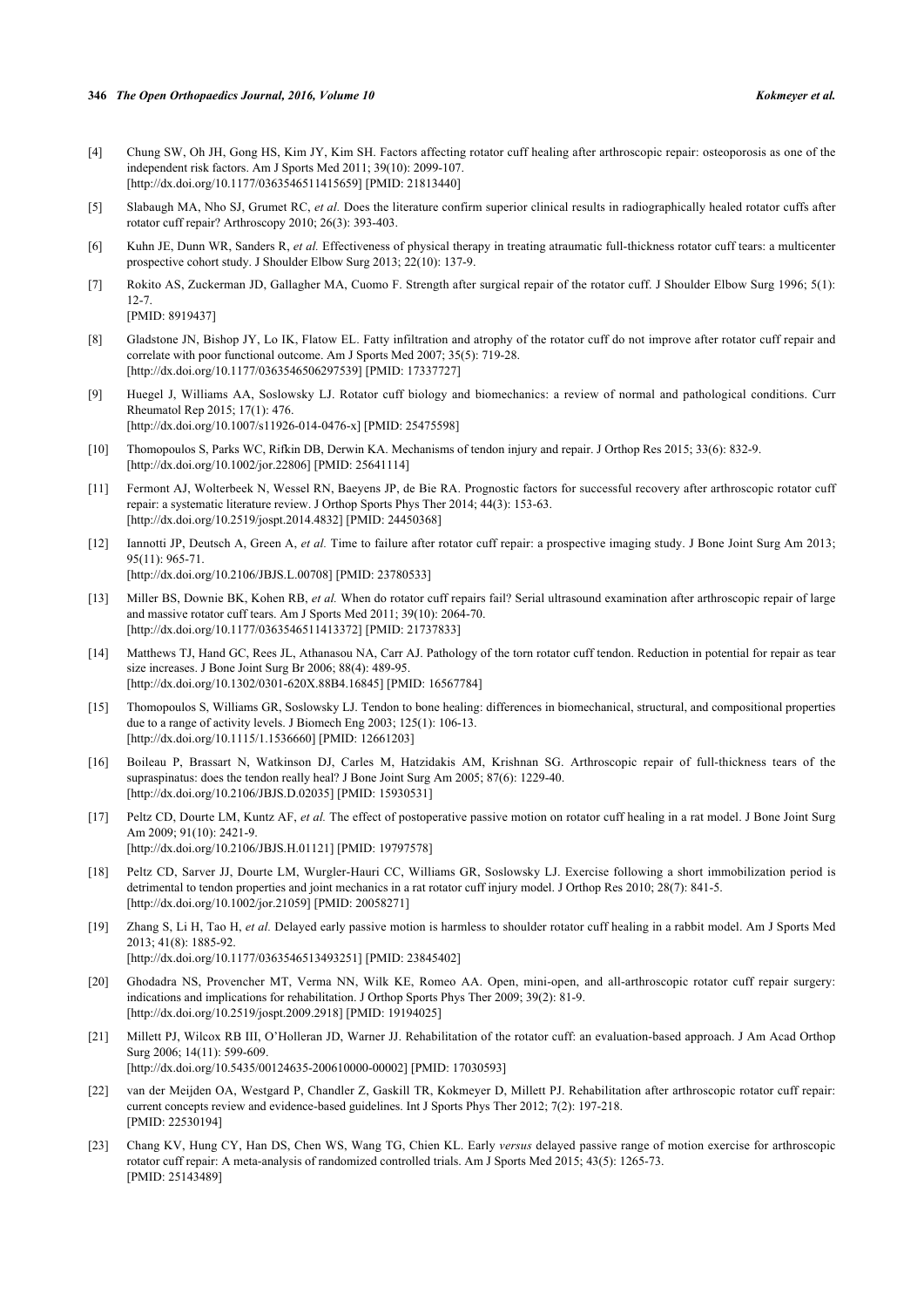- [24] Kluczynski MA, Nayyar S, Marzo JM, Bisson LJ. Early versus delayed passive range of motion after rotator cuff repair: A systematic review and meta-analysis. Am J Sports Med 2015; 43(8): 2057-63. [PMID: [25296646\]](http://www.ncbi.nlm.nih.gov/pubmed/25296646)
- [25] Kluczynski MA, Isenburg MM, Marzo JM, Bisson LJ. Does early versus delayed active range of motion affect rotator cuff healing after surgical repair? A systematic review and meta-analysis. Am J Sports Med 2015; 44(3): 7855-91. [\[http://dx.doi.org/10.1177/0363546514552802\]](http://dx.doi.org/10.1177/0363546514552802) [PMID: [25943112](http://www.ncbi.nlm.nih.gov/pubmed/25943112)]
- [26] Denard PJ, Ladermann A, Burkhart SS. Prevention and management of stiffness after arthroscopic rotator cuff repair: systematic review and implications for rotator cuff healing. Arthroscopy 2011; 27(6): 842-8.
- [27] Fletcher RH, Fletcher SW, Fletcher GS. Clinical Epidemiology: The Essentials. 5<sup>th</sup> ed.. Wolters Kluwer Health/Lippincott Williams & Wilkins 2012.
- [28] Cho NS, Rhee YG. The factors affecting the clinical outcome and integrity of arthroscopically repaired rotator cuff tears of the shoulder. Clin Orthop Surg 2009; 1(2): 96-104. [\[http://dx.doi.org/10.4055/cios.2009.1.2.96\]](http://dx.doi.org/10.4055/cios.2009.1.2.96) [PMID: [19885061](http://www.ncbi.nlm.nih.gov/pubmed/19885061)]
- [29] Gulotta LV, Nho SJ, Dodson CC, *et al.* Prospective evaluation of arthroscopic rotator cuff repairs at 5 years: part II--prognostic factors for clinical and radiographic outcomes. J Shoulder Elbow Surg 2011; 20(6): 941-6.
- [30] Le BT, Wu XL, Lam PH, Murrell GA. Factors predicting rotator cuff retears: an analysis of 1000 consecutive rotator cuff repairs. Am J Sports Med 2014; 42(5): 1134-42. [\[http://dx.doi.org/10.1177/0363546514525336\]](http://dx.doi.org/10.1177/0363546514525336) [PMID: [24748610](http://www.ncbi.nlm.nih.gov/pubmed/24748610)]
- [31] Wu XL, Briggs L, Murrell GA. Intraoperative determinants of rotator cuff repair integrity: an analysis of 500 consecutive repairs. Am J Sports Med 2012; 40(12): 2771-6. [\[http://dx.doi.org/10.1177/0363546512462677\]](http://dx.doi.org/10.1177/0363546512462677) [PMID: [23104609](http://www.ncbi.nlm.nih.gov/pubmed/23104609)]
- [32] Manaka T, Ito Y, Matsumoto I, Takaoka K, Nakamura H. Functional recovery period after arthroscopic rotator cuff repair: is it predictable before surgery? Clin Orthop Relat Res 2011; 469(6): 1660-6. [\[http://dx.doi.org/10.1007/s11999-010-1689-6\]](http://dx.doi.org/10.1007/s11999-010-1689-6) [PMID: [21107925](http://www.ncbi.nlm.nih.gov/pubmed/21107925)]
- [33] Chung SW, Park JS, Kim SH, Shin SH, Oh JH. Quality of life after arthroscopic rotator cuff repair: evaluation using SF-36 and an analysis of affecting clinical factors. Am J Sports Med 2012; 40(3): 631-9. [\[http://dx.doi.org/10.1177/0363546511430309\]](http://dx.doi.org/10.1177/0363546511430309) [PMID: [22190415](http://www.ncbi.nlm.nih.gov/pubmed/22190415)]
- [34] Davidson J, Burkhart SS. The geometric classification of rotator cuff tears: a system linking tear pattern to treatment and prognosis. Arthroscopy 2010; 26(3): 417-24. [\[http://dx.doi.org/10.1016/j.arthro.2009.07.009](http://dx.doi.org/10.1016/j.arthro.2009.07.009)] [PMID: [20206053\]](http://www.ncbi.nlm.nih.gov/pubmed/20206053)
- [35] Goutallier D, Postel JM, Bernageau J, Lavau L, Voisin MC. Fatty muscle degeneration in cuff ruptures. Pre- and postoperative evaluation by CT scan. Clin Orthop Relat Res 1994; (304): 78-83. [PMID: [8020238\]](http://www.ncbi.nlm.nih.gov/pubmed/8020238)
- [36] Warner JJ, Higgins L. Diagnosis and treatment of anterosuperior rotator cuff tears. J Shoulder Elbow Surg 2001; 10(1): 37-46. [PMID: [11182734\]](http://www.ncbi.nlm.nih.gov/pubmed/11182734)
- [37] Rulewicz GJ, Beaty S, Hawkins RJ, Kissenberth MJ. Supraspinatus atrophy as a predictor of rotator cuff tear size: an MRI study utilizing the tangent sign. J Shoulder Elbow Surg 2013; 22(6): e6-e10.
- [38] Millett PJ, Schoenahl JY, Allen MJ, Motta T, Gaskill TR. An association between the inferior humeral head osteophyte and teres minor fatty infiltration: evidence for axillary nerve entrapment in glenohumeral osteoarthritis. J Shoulder Elbow Surg 2013; 22(2): 215-21.
- [39] Chung SW, Kim SH, Tae SK, Yoon JP, Choi JA, Oh JH. Is the supraspinatus muscle atrophy truly irreversible after surgical repair of rotator cuff tears? Clin Orthop Surg 2013; 5(1): 55-65. [\[http://dx.doi.org/10.4055/cios.2013.5.1.55\]](http://dx.doi.org/10.4055/cios.2013.5.1.55) [PMID: [23467404](http://www.ncbi.nlm.nih.gov/pubmed/23467404)]
- [40] Carbone S, Gumina S, Arceri V, Campagna V, Fagnani C, Postacchini F. The impact of preoperative smoking habit on rotator cuff tear: cigarette smoking influences rotator cuff tear sizes. J Shoulder Elbow Surg 2012; 21(1): 56-60. [\[http://dx.doi.org/10.1016/j.jse.2011.01.039\]](http://dx.doi.org/10.1016/j.jse.2011.01.039) [PMID: [21524922](http://www.ncbi.nlm.nih.gov/pubmed/21524922)]
- [41] Galatz LM, Silva MJ, Rothermich SY, Zaegel MA, Havlioglu N, Thomopoulos S. Nicotine delays tendon-to-bone healing in a rat shoulder model. J Bone Joint Surg Am 2006; 88(9): 2027-34. [\[http://dx.doi.org/10.2106/JBJS.E.00899\]](http://dx.doi.org/10.2106/JBJS.E.00899) [PMID: [16951120](http://www.ncbi.nlm.nih.gov/pubmed/16951120)]
- [42] Mallon WJ, Misamore G, Snead DS, Denton P. The impact of preoperative smoking habits on the results of rotator cuff repair. J Shoulder Elbow Surg 2004; 13(2): 129-32. [\[http://dx.doi.org/10.1016/j.jse.2003.11.002\]](http://dx.doi.org/10.1016/j.jse.2003.11.002) [PMID: [14997086](http://www.ncbi.nlm.nih.gov/pubmed/14997086)]
- [43] Kelley MJ, McClure PW, Leggin BG. Frozen shoulder: evidence and a proposed model guiding rehabilitation. J Orthop Sports Phys Ther 2009; 39(2): 135-48. [\[http://dx.doi.org/10.2519/jospt.2009.2916](http://dx.doi.org/10.2519/jospt.2009.2916)] [PMID: [19194024\]](http://www.ncbi.nlm.nih.gov/pubmed/19194024)
- [44] Warrender WJ, Brown OL, Abboud JA. Outcomes of arthroscopic rotator cuff repairs in obese patients. J Shoulder Elbow Surg 2011; 20(6): 961-7. [\[http://dx.doi.org/10.1016/j.jse.2010.11.006\]](http://dx.doi.org/10.1016/j.jse.2010.11.006) [PMID: [21324416](http://www.ncbi.nlm.nih.gov/pubmed/21324416)]